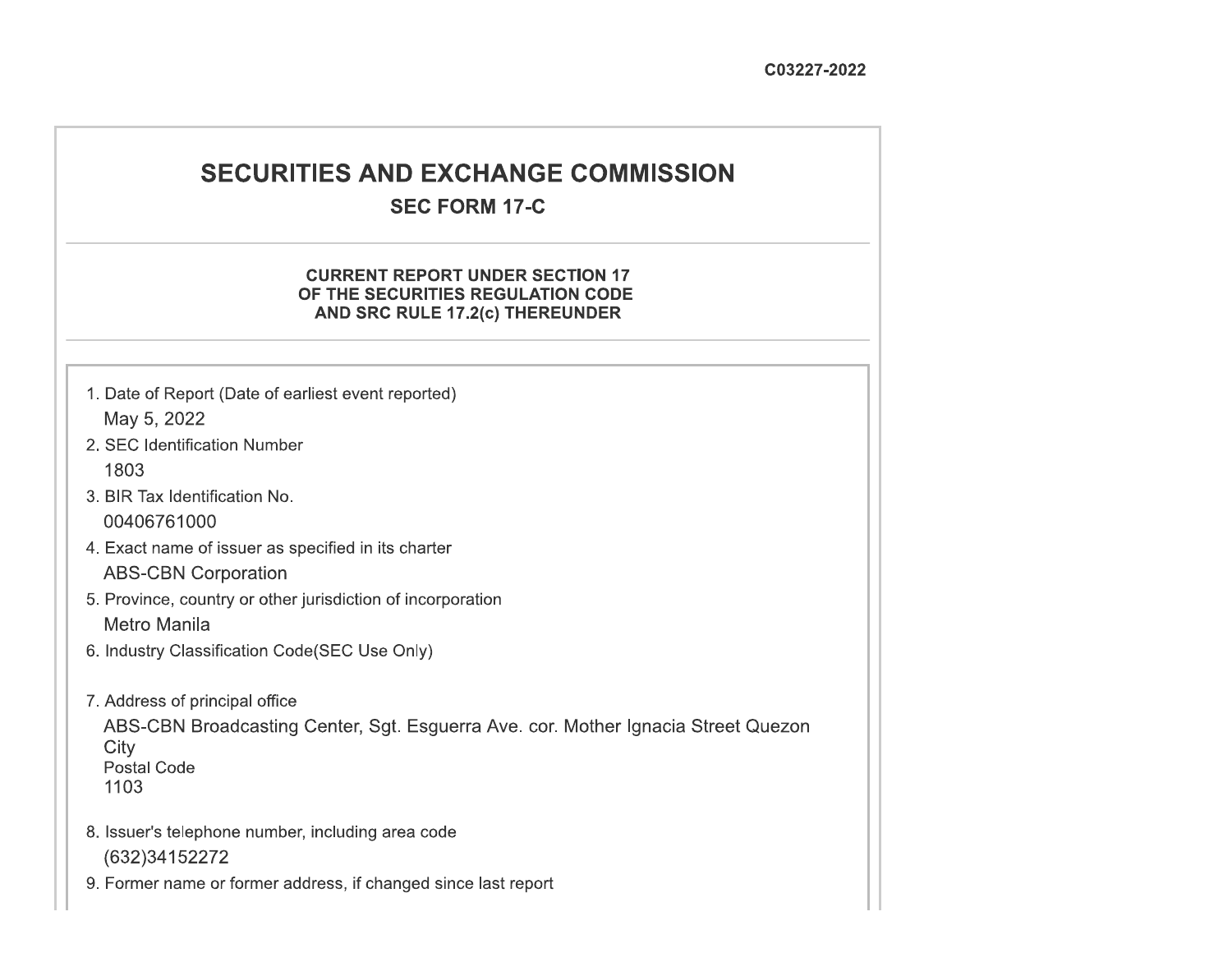# Not Applicable

10. Securities registered pursuant to Sections 8 and 12 of the SRC or Sections 4 and 8 of the RSA

| <b>Title of Each Class</b> | Number of Shares of Common Stock Outstanding and Amount of Debt Outstanding |
|----------------------------|-----------------------------------------------------------------------------|
| Common Shares              | 902,944,348                                                                 |

11. Indicate the item numbers reported herein

Item 9

The Exchange does not warrant and holds no responsibility for the veracity of the facts and representations contained in all corporate disclosures, including financial reports. All data contained herein are prepared and submitted by the disclosing party to the Exchange, and are disseminated solely for purposes of information. Any questions on the data contained herein should be addressed directly to the Corporate Information Officer of the disclosing party.



PSE Disclosure Form 4-11 - Change in Number of Issued and Outstanding Shares **References: Section 4.4 of the Revised Disclosure Rules** 

**Subject of the Disclosure** 

Change in Number of Issued and/or Outstanding Shares

**Background/Description of the Disclosure**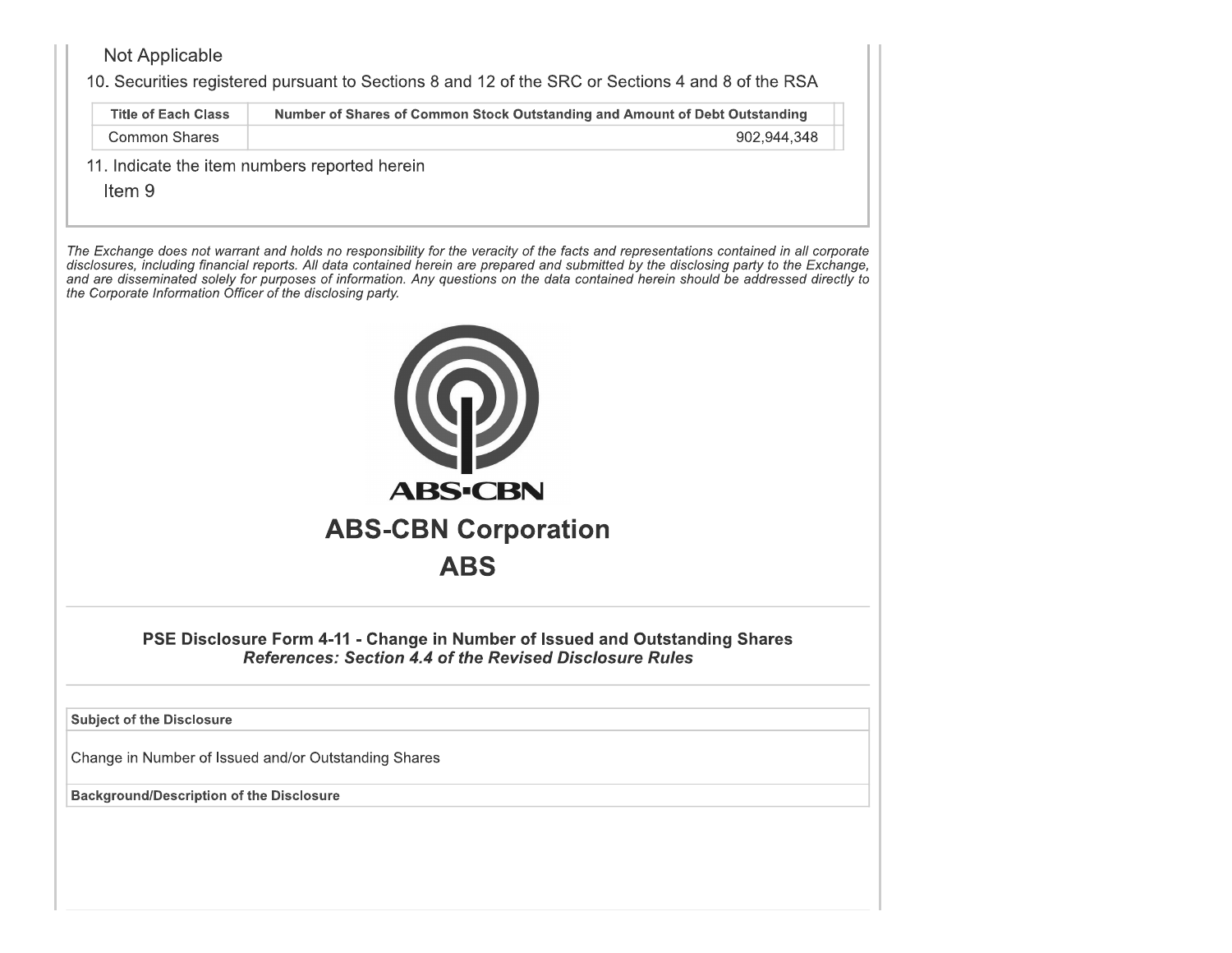Please be advised, that as of date, the Company updated the subscription by participants of the ABS-CBN 2018 Employee Stock Purchase Plan ("ASPP") and the 2018 Executive Stock Purchase Plan ("ESPP") to a total of 3,137,677 common shares in ABS-CBN Corporation.

The total issued shares as of date is 902,944,348. The total outstanding shares as of date is 902,944,348.

The number of subscriptions decreased by 14,500 (from 3,152,177 to 3,137,677) common shares due to various withdrawals of the participants up to April 30, 2022, the monthly report of which is provided to the Philippine Stock Exchange. The total withdrawn shares up to April 30, 2022 is 8,253,823 common shares which reverted to the Company as part of its unissued common shares.

Under Sections 12 and 13 of the ASPP, a participant forfeits any rights or interest relating to the plan except for the right to receive a full refund for all purchase payments made; when a participant voluntarily withdraws from the plan for any reason; when the participant's employment terminates or ceases as a result of resignation or voluntary separation from employment: when the participant's service agreement ends: or when the participant involuntarily withdraws from the plan with fault on the part of such participant (e.g., termination for just case or termination due to breach of service agreement). The said shares shall revert to the Company

Under Section 13 and 14 of the ASPP, in addition to the option to withdraw from the plan, the option to purchase shares equivalent to the paid portion is also available; when the participant involuntarily withdraws from the plan without fault on the part of such participant (e.g., closure of establishment and reduction of employees, separation due to disease or permanent disability, or retirement) or in case of the death of a participant. The shares corresponding to the unpaid portion shall revert to the Company.

The ESPP has the same forfeiture and option features for its participants.

# **Change(s) in Number of Issued and Outstanding Shares**

### **Issued Shares**

| <b>Type of Security /Stock Symbol</b> | Before      | After       |  |  |  |  |
|---------------------------------------|-------------|-------------|--|--|--|--|
| ABS                                   | 902.958.848 | 902.944.348 |  |  |  |  |

### **Outstanding Shares**

| <b>Type of Security /Stock Symbol</b> | Before      | After       |  |  |  |
|---------------------------------------|-------------|-------------|--|--|--|
| ⊺ABS                                  | 902.958.848 | 902.944.348 |  |  |  |

#### Other Changes, if any

| In percent                     | <b>Before</b> | After |  |  |  |  |  |  |
|--------------------------------|---------------|-------|--|--|--|--|--|--|
| <b>Public float</b>            | 39.23         | 39.23 |  |  |  |  |  |  |
| <b>Foreign Ownership level</b> |               |       |  |  |  |  |  |  |

Filed on behalf by: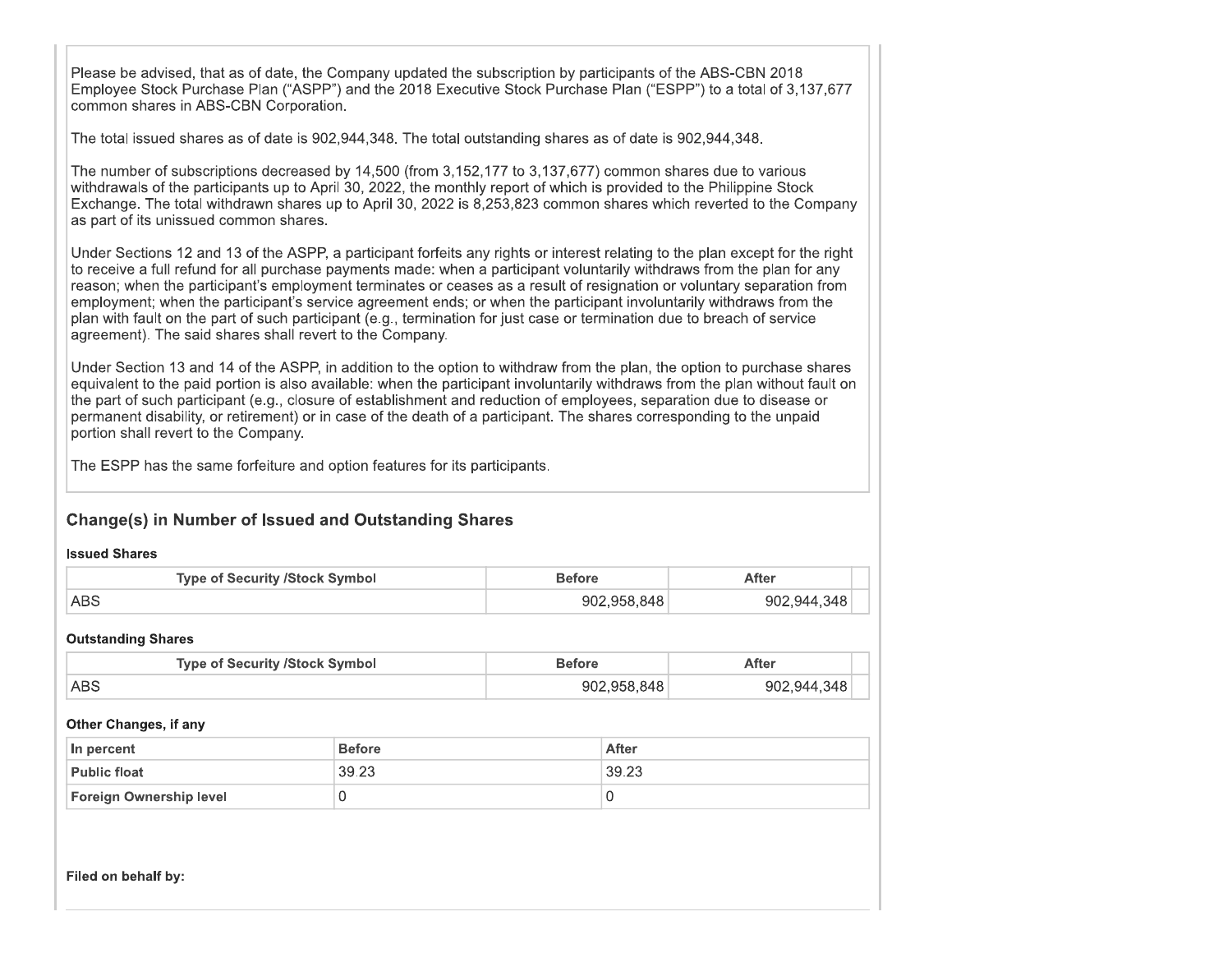| <b>Name</b>         | Raymund Martin Miranda                                 |  |  |  |  |  |  |
|---------------------|--------------------------------------------------------|--|--|--|--|--|--|
| <b>∣Designation</b> | Chief Strategy Officer & Chief Risk Management Officer |  |  |  |  |  |  |
|                     |                                                        |  |  |  |  |  |  |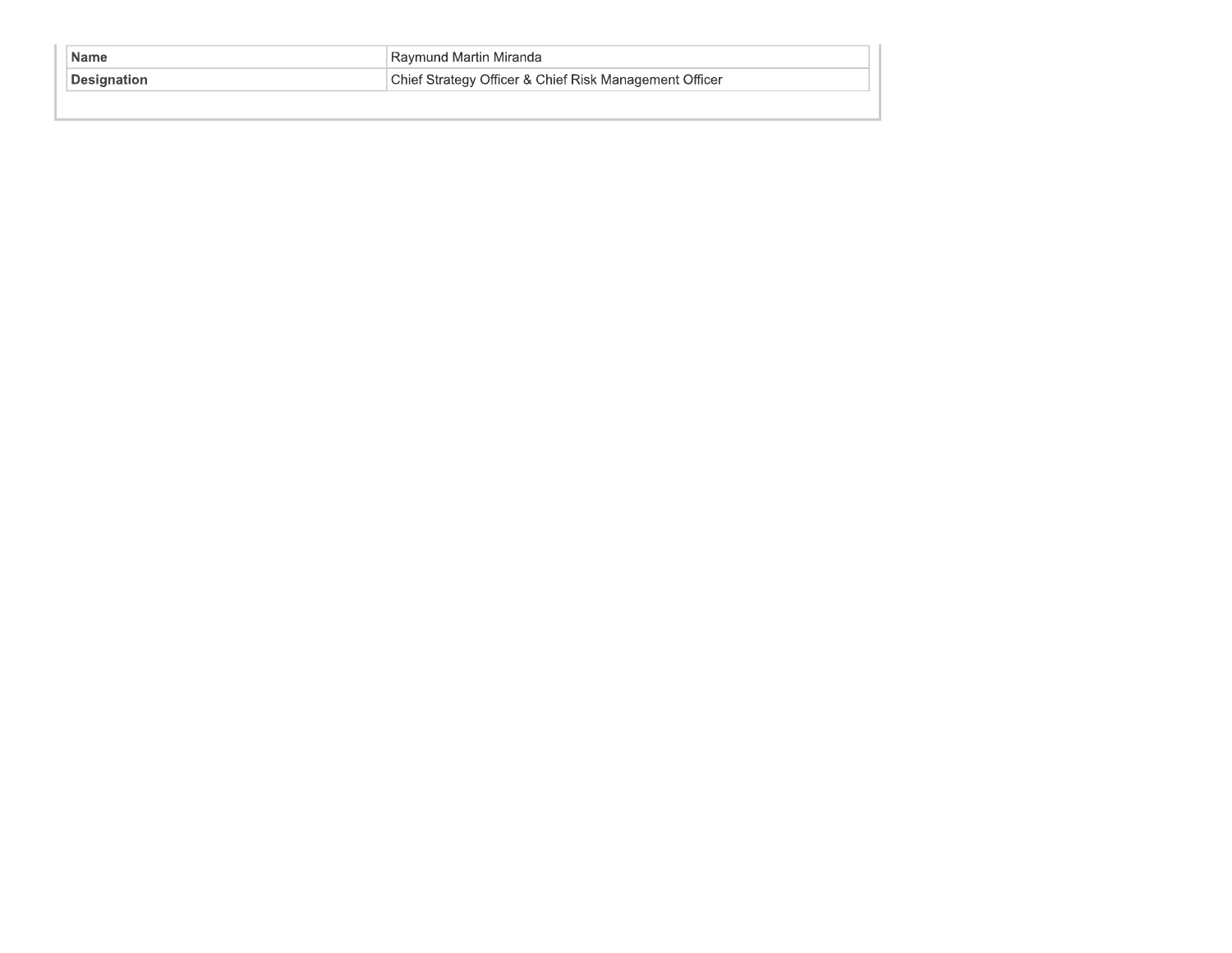# **COVER SHEET**

|                                  |                         |   |                          |                    |              |                                  |              |              |              |             |             |             |             |   |             |                                                   |              |   |   |          |              |                           |   |                                        |   |             |                                |   | $\mathbf{1}$ | 8                | $\pmb{0}$    | 3                                                    |
|----------------------------------|-------------------------|---|--------------------------|--------------------|--------------|----------------------------------|--------------|--------------|--------------|-------------|-------------|-------------|-------------|---|-------------|---------------------------------------------------|--------------|---|---|----------|--------------|---------------------------|---|----------------------------------------|---|-------------|--------------------------------|---|--------------|------------------|--------------|------------------------------------------------------|
|                                  |                         |   |                          |                    |              |                                  |              |              |              |             |             |             |             |   |             |                                                   |              |   |   |          |              |                           |   |                                        |   |             | <b>SEC Registration Number</b> |   |              |                  |              |                                                      |
| A                                | B                       | S | $\overline{\phantom{a}}$ | $\mathsf{C}$       | B            | N                                |              | $\mathbf c$  | O            | $\mathbf R$ | P           | $\mathbf O$ | $\mathbf R$ | A | $\mathbf T$ | $\mathbf{I}$                                      | $\mathbf{o}$ | N |   |          |              |                           |   |                                        |   |             |                                |   |              |                  |              |                                                      |
|                                  |                         |   |                          |                    |              |                                  |              |              |              |             |             |             |             |   |             |                                                   |              |   |   |          |              |                           |   |                                        |   |             |                                |   |              |                  |              |                                                      |
|                                  |                         |   |                          |                    |              |                                  |              |              |              |             |             |             |             |   |             |                                                   |              |   |   |          |              |                           |   |                                        |   |             |                                |   |              |                  |              |                                                      |
|                                  |                         |   |                          |                    |              |                                  |              |              |              |             |             |             |             |   |             |                                                   |              |   |   |          |              |                           |   |                                        |   |             |                                |   |              |                  |              |                                                      |
|                                  |                         |   |                          |                    |              |                                  |              |              |              |             |             |             |             |   |             |                                                   |              |   |   |          |              |                           |   |                                        |   |             |                                |   |              |                  |              |                                                      |
| (Company's Full Name)            |                         |   |                          |                    |              |                                  |              |              |              |             |             |             |             |   |             |                                                   |              |   |   |          |              |                           |   |                                        |   |             |                                |   |              |                  |              |                                                      |
| Α                                | B                       | S | $\overline{\phantom{a}}$ | $\mathsf{C}$       | $\, {\bf B}$ | $\boldsymbol{\mathsf{N}}$        |              | В            | $\mathsf{R}$ | $\mathbf O$ | Α           | D           | $\mathbf C$ | A | S           | T                                                 | L            | N | G |          | $\mathsf{C}$ | $\mathsf E$               | N | Τ                                      | E | $\mathbf R$ |                                |   |              |                  |              |                                                      |
| S                                | G                       | Τ | $\bullet$                |                    | E            | S                                | G            | U            | E            | $\mathbf R$ | $\mathbf R$ | Α           |             | Α | V           | E                                                 | $\bullet$    |   | C | O        | $\mathbf R$  | $\boldsymbol{\mathsf{N}}$ | E | R                                      |   |             |                                |   |              |                  |              |                                                      |
| M                                | O                       |   |                          | L                  | G            | ${\sf N}$                        | A            | C            | L            | A           |             | S           | T           |   |             | D                                                 | $\mathbf{I}$ | L | L | <b>M</b> | A            | N                         |   |                                        |   |             |                                |   |              |                  |              |                                                      |
| Q                                | U                       | E | z                        | $\mathbf O$        | ${\bf N}$    |                                  | $\mathsf{C}$ | $\mathbf{I}$ | T.           | Υ           |             |             |             |   |             |                                                   |              |   |   |          |              |                           |   |                                        |   |             |                                |   |              |                  |              |                                                      |
|                                  |                         |   |                          |                    |              |                                  |              |              |              |             |             |             |             |   |             | (Business Address: No. Street City/Town/Province) |              |   |   |          |              |                           |   |                                        |   |             |                                |   |              |                  |              |                                                      |
|                                  |                         |   |                          |                    |              | <b>Raymund Martin T. Miranda</b> |              |              |              |             |             |             |             |   |             |                                                   |              |   |   |          |              |                           |   |                                        |   |             | 3415-2272                      |   |              |                  |              |                                                      |
|                                  |                         |   |                          |                    |              | (Contact Person)                 |              |              |              |             |             |             |             |   |             |                                                   |              |   |   |          |              |                           |   |                                        |   |             | (Company Telephone Number)     |   |              |                  |              |                                                      |
| 1                                | $\overline{\mathbf{2}}$ |   | $\mathbf{3}$             | $\mathbf{1}$       |              |                                  |              |              |              |             |             |             |             |   |             |                                                   |              |   |   |          |              |                           |   |                                        |   |             |                                | 0 | 6            |                  | $\mathbf{2}$ | $\overline{\mathbf{5}}$                              |
| <b>Month</b>                     | (Fiscal Year)           |   | Day                      |                    |              |                                  |              |              |              |             |             |             |             |   |             | (Form Type)                                       |              |   |   |          |              |                           |   |                                        |   |             |                                |   | <b>Month</b> | (Annual Meeting) |              | Day                                                  |
|                                  |                         |   |                          |                    |              |                                  |              |              |              |             |             |             |             |   |             |                                                   |              |   |   |          |              |                           |   |                                        |   |             |                                |   |              |                  |              |                                                      |
|                                  |                         |   |                          |                    |              |                                  |              |              |              |             |             |             |             |   |             | (Secondary License Type, If Applicable)           |              |   |   |          |              |                           |   |                                        |   |             |                                |   |              |                  |              |                                                      |
|                                  |                         |   |                          |                    |              |                                  |              |              |              |             |             |             |             |   |             |                                                   |              |   |   |          |              |                           |   |                                        |   |             |                                |   |              |                  |              |                                                      |
| Dept. Requiring this Doc.        |                         |   |                          |                    |              |                                  |              |              |              |             |             |             |             |   |             |                                                   |              |   |   |          |              |                           |   | <b>Amended Articles Number/Section</b> |   |             |                                |   |              |                  |              |                                                      |
|                                  |                         |   |                          |                    |              |                                  |              |              |              |             |             |             |             |   |             |                                                   |              |   |   |          |              |                           |   | <b>Total Amount of Borrowings</b>      |   |             |                                |   |              |                  |              |                                                      |
|                                  |                         |   |                          |                    |              |                                  |              |              |              |             |             |             |             |   |             |                                                   |              |   |   |          |              |                           |   |                                        |   |             |                                |   |              |                  |              |                                                      |
| <b>Total No. of Stockholders</b> |                         |   |                          |                    |              |                                  |              |              |              |             |             |             |             |   |             |                                                   |              |   |   |          |              |                           |   | Domestic                               |   |             |                                |   |              | Foreign          |              |                                                      |
|                                  |                         |   |                          |                    |              |                                  |              |              |              |             |             |             |             |   |             |                                                   |              |   |   |          |              |                           |   |                                        |   |             |                                |   |              |                  |              |                                                      |
|                                  |                         |   |                          |                    |              |                                  |              |              |              |             |             |             |             |   |             | To be accomplished by SEC Personnel concerned     |              |   |   |          |              |                           |   |                                        |   |             |                                |   |              |                  |              |                                                      |
|                                  |                         |   |                          |                    |              |                                  |              |              |              |             |             |             |             |   |             |                                                   |              |   |   |          |              |                           |   |                                        |   |             |                                |   |              |                  |              |                                                      |
|                                  |                         |   |                          | <b>File Number</b> |              |                                  |              |              |              |             |             |             |             |   | LCU         |                                                   |              |   |   |          |              |                           |   |                                        |   |             |                                |   |              |                  |              |                                                      |
|                                  |                         |   |                          | <b>Document ID</b> |              |                                  |              |              |              |             |             |             |             |   | Cashier     |                                                   |              |   |   |          |              |                           |   |                                        |   |             |                                |   |              |                  |              |                                                      |
|                                  |                         |   |                          |                    |              |                                  |              |              |              |             |             |             |             |   |             |                                                   |              |   |   |          |              |                           |   |                                        |   |             |                                |   |              |                  |              |                                                      |
|                                  |                         |   |                          |                    |              |                                  |              |              |              |             |             |             |             |   |             |                                                   |              |   |   |          |              |                           |   |                                        |   |             |                                |   |              |                  |              |                                                      |
|                                  |                         |   |                          | <b>STAMPS</b>      |              |                                  |              |              |              |             |             |             |             |   |             |                                                   |              |   |   |          |              |                           |   |                                        |   |             |                                |   |              |                  |              | Remarks: Please use BLACK ink for scanning purposes. |
|                                  |                         |   |                          |                    |              |                                  |              |              |              |             |             |             |             |   |             |                                                   |              |   |   |          |              |                           |   |                                        |   |             |                                |   |              |                  |              |                                                      |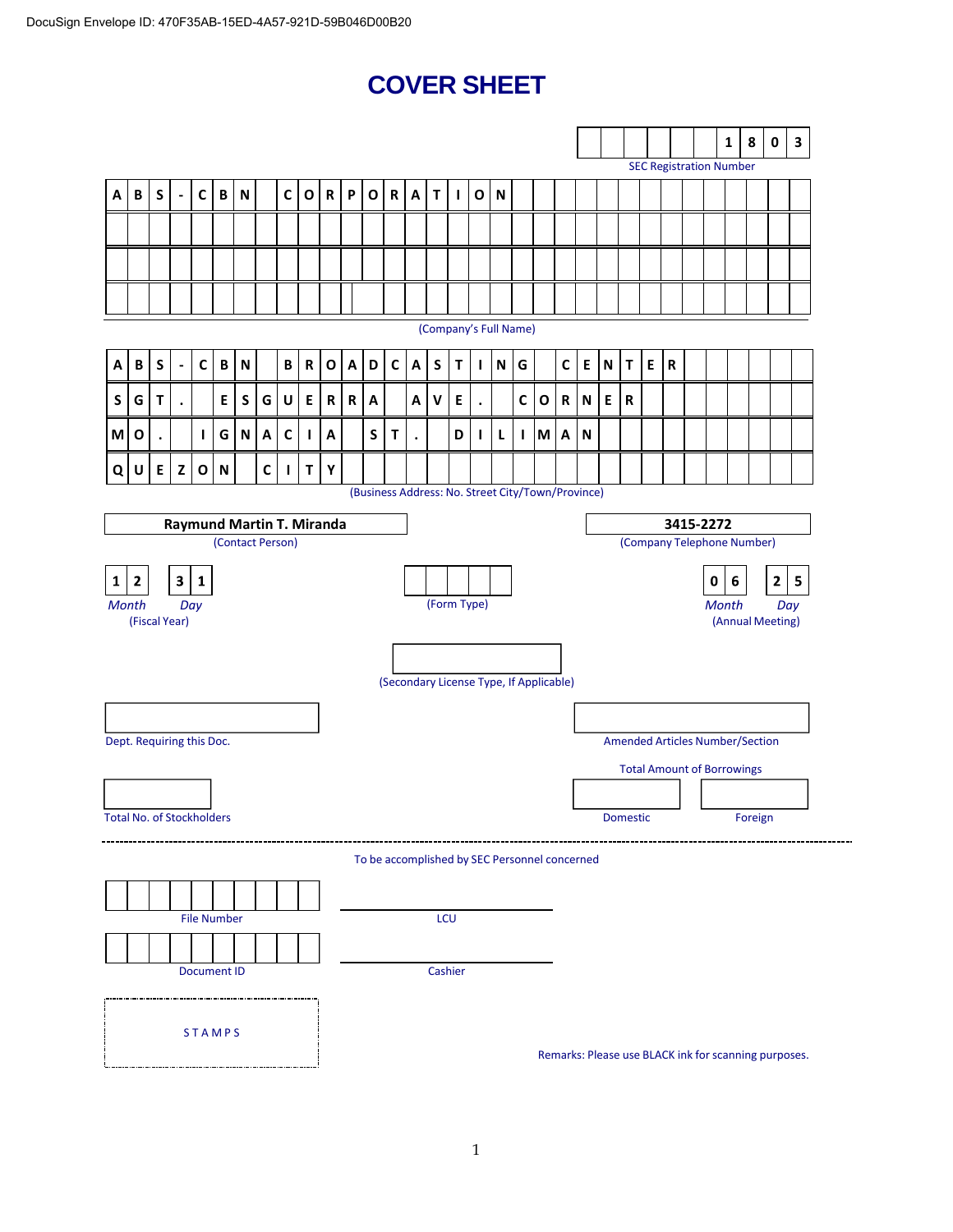### **SECURITIES AND EXCHANGE COMMISSION**

### **SEC FORM 17-C**

# **CURRENT REPORT UNDER SECTION 17 OF THE SECURITIES REGULATION CODE AND SRC RULE 17.2(c) THEREUNDER**

1. **May 5, 2022** Date of Report (Date of earliest event reported)

- 2. SEC Identification Number **1803** 3. BIR Tax Identification No. **000-406-761-000**
- 4. **ABS-CBN CORPORATION** Exact name of issuer as specified in its charter
- 5. **Metro Manila** 6. (SEC Use Only) Province, country or other jurisdiction of incorporation

Industry Classification Code:

| 7. ABS-CBN Broadcast Center, Sgt. Esguerra Ave. cor. Mother Ignacia |             |
|---------------------------------------------------------------------|-------------|
| St. Quezon City, Philippines                                        | 1103        |
| Address of principal office                                         | Postal Code |

8. **(632)34152272** Issuer's telephone number, including area code

### 9. **Not Applicable** Former name or former address, if changed since last report

10. Securities registered pursuant to Sections 8 and 12 of the SRC or Sections 4 and 8 of the RSA

Title of Each Class Title of Each Class Number of Shares of Common Stock Outstanding and Amount of Debt Outstanding

**Common Shares 902,944,348**

11. Indicate the item numbers reported herein:

**Item No. 9**

### **Change in Number of Issued and/or Outstanding Shares**

Please be advised, that as of date, the Company updated the subscription by participants of the ABS-CBN 2018 Employee Stock Purchase Plan ("ASPP") and the 2018 Executive Stock Purchase Plan ("ESPP") to a total of 3,137,677 common shares in ABS-CBN Corporation.

The total issued shares as of date is 902,944,348. The total outstanding shares as of date is 902,944,348.

The number of subscriptions decreased by 14,500 (from 3,152,177 to 3,137,677) common shares due to various withdrawals of the participants up to April 30, 2022, the monthly report of which is provided to the Philippine Stock